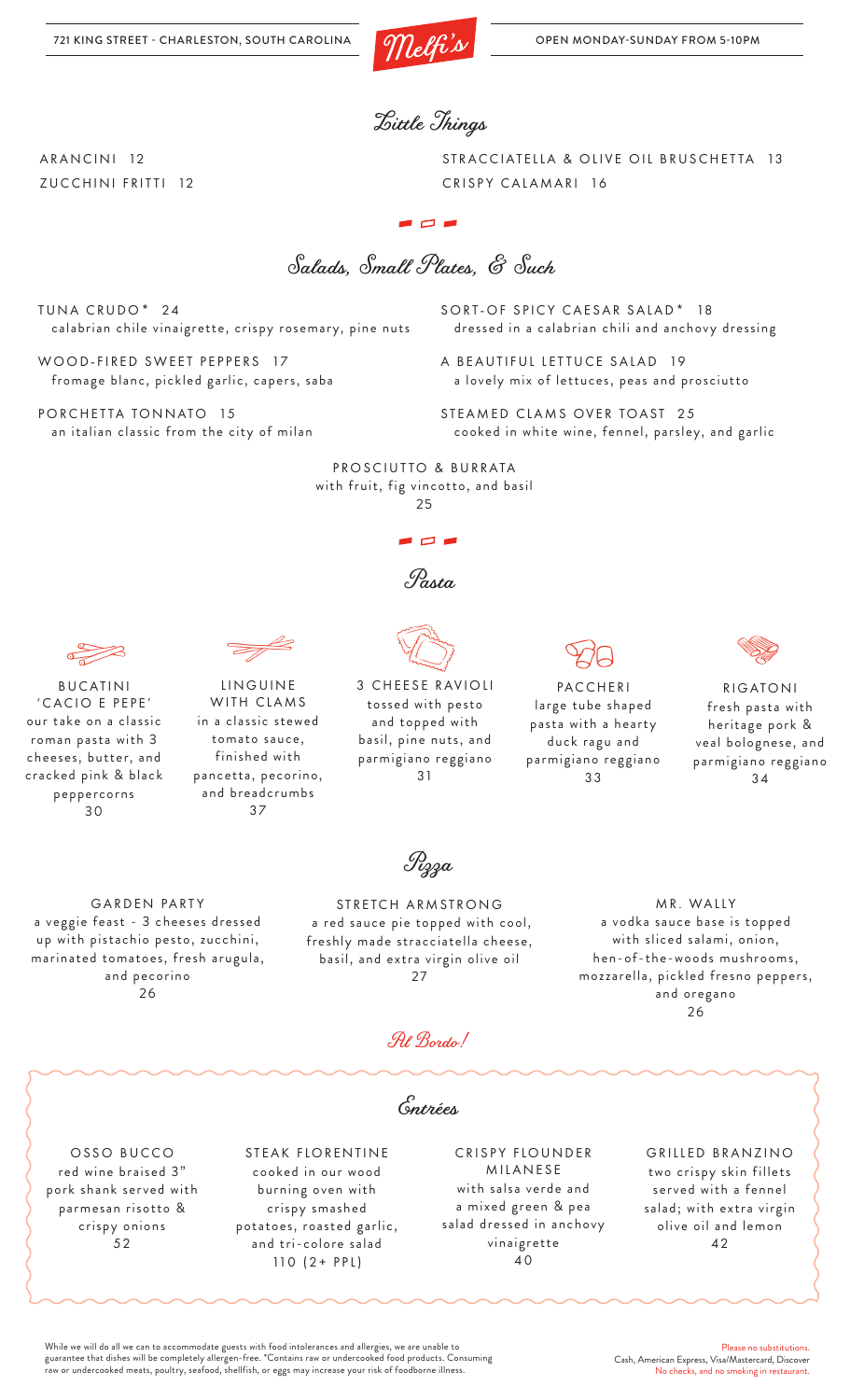

## Cocktails

ITALIAN GIN & TONIC 14 italian lemon-infused gin and jack rudy tonic water

BITTER BEE 14 bourbon, fernet branca, honey, lemon

SAN GIOVANNI SOUR 14 vodka, limoncello, prosecco

SEPTEMBER BLUES 15 rum, montenegro, lime, lambrusco float

CALABRIAN SOMBRERO 18 mezcal, aperol, calabrian chili, lemon A PEROL SPRITZ 14 aperol, prosecco, chilled club soda

WHEN LIFE GIVES YOU MELONS 17 rum, chartreuse, watermelon, rosemary, lime

DEBBIE DON'T 14 tequila, meletti, demerara, lemon

ESPRESSO MARTINI 'SHAKERATO' 16 espresso, vodka, chocolate liqueur

FAT & DIRTY MARTINI 15 olive oil washed vodka, olive juice

### CHARLESTON'S COLDEST MARTINI

Ketel One, Belvedere, Bombay Sapphire, or Hendrick's from the freezer, poured into a frozen glass with a garnish of your choice



 $CIASSIC<sub>14</sub>$ 

beefeater, campari, sweet vermouth

BIANCO 16

N

NS<br>ニ<br>N

G $\approx$  $\bf\bf\bf\bf\bf\bf\bf\bf\bf\bf\bf\bf\bf\bf$  beefeater, strega, cocchi americano ROASTED ROSITA 15

E mezcal, cappelletti, sweet vermouth DR. MELFI'S 13

shaken negroni sour

# Wines by the Glass, Half Liter, or Bottle

#### SPARKLING & ROSÉ

PRO SECCO 12/55 from Santome in the Veneto LAMBRUSCO 12/55 bubbly red from Denny Bini in Emilia-Romagna

#### **WHITE**

HOUSE WHITE 12/35/55 a zippy Cococciola from Abruzzo VERDICCHIO 13/39/60 energetic and aromatic from Colle Stefano

PINOT GRIGIO 15/45/70 a chiseled classic from Oltrepo-Pavese hills

### RED

HOUSE RED 12/35/55 medium bodied Primitivo from Puglia F R A P PATO 15 / 4 5 / 70 light body, fruit forward from Sicily B A R B E R A 14 / 42 / 68 ripe cherries & freshness, Alessandria, Piedmont SPARKLING ROSÉ 15/69 from Alice Ose in the village of Carpesica STILL ROSÉ 12/35/55 dry Nerello Mascalese from Cottanera in Sicily

SICILIAN BLEND 13/39/60 refreshing and food friendly from Centopassi

ERBALUCE 14/42/68 crisp, well-balanced Caluso white CHARDONNAY 24/72/110

rich and mineral driven from north slope of Etna

NEBBIOLO 15/45/70 a structured, dusty and earthy, baby Barolo CHIANTI CLASSICO 19/57/87 dark berries and medium body from Felsina in Tuscany SUPER TUSCAN 21/63/100 full bodied Bordeaux blend from Grattamacco

Draft Beer

PERONI LAGER 8 MUNKLE 'BRUGGE CITY' BRUNE 9 WESTBROOK IPA 9

Bottled and Canned Beer

HOLY CITY 'PLUFF MUD' PORTER 6 COAST '32/50' KÖLSCH 7 REVELRY 'HOTEL RENDEZVOUS' HEFEWEIZEN 7 BUDWEISER LIGHT 5 ATHLETIC BREWING 'UPSIDE DAWN' NA 6